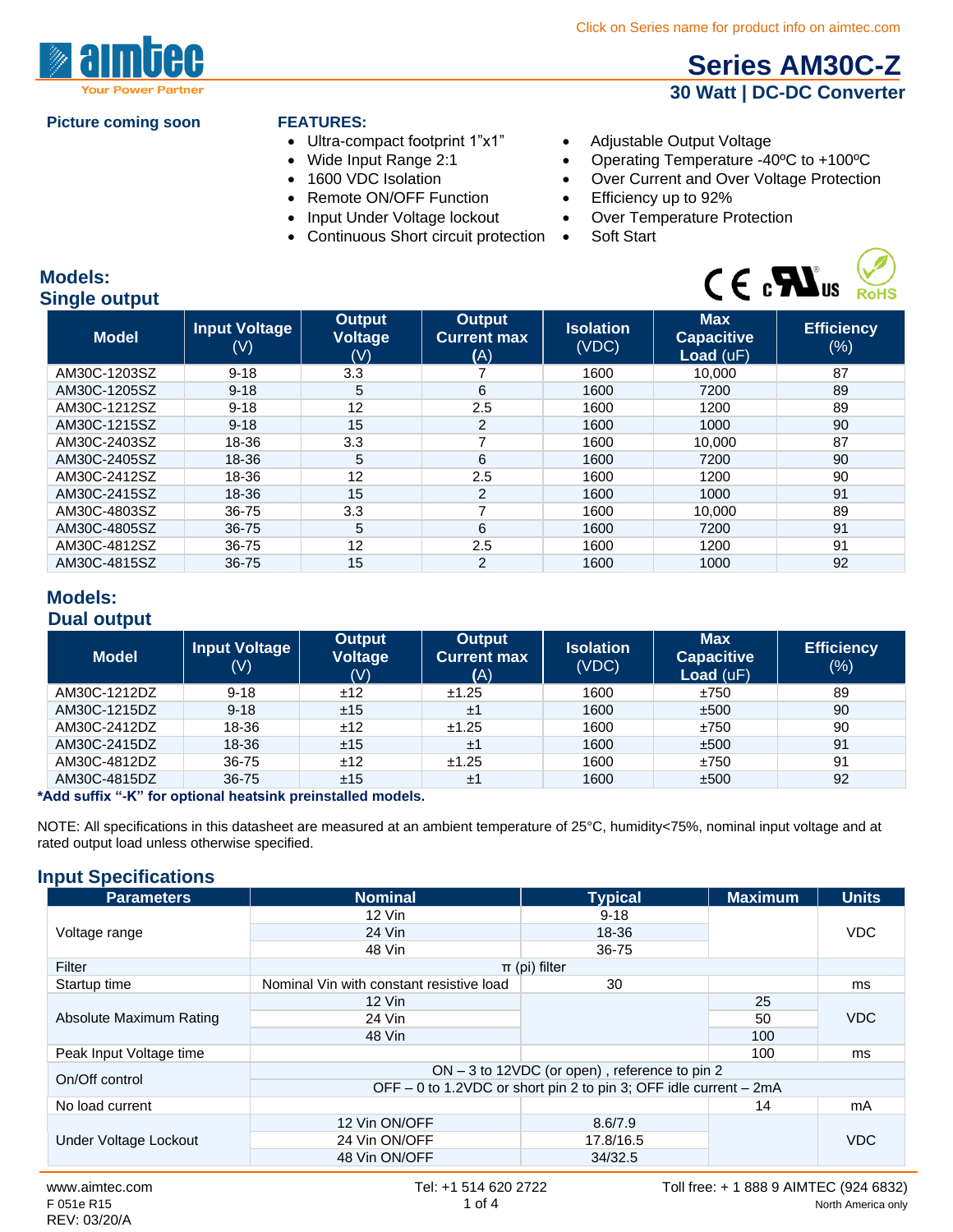| <b><i><b>Malmuee</b></i></b>                              | <b>Series AM30C-Z</b>     |                   |
|-----------------------------------------------------------|---------------------------|-------------------|
| <b>Your Power Partner</b>                                 | 30 Watt   DC-DC Converter |                   |
| المعاملين والمستحدث والمستحل والمستحل المتحاوية والمستحدة |                           | $-  \Lambda$ $ -$ |

| current<br>Inni<br>ripple<br>reflected<br>$-211$ | ' الا. | TH <i>F</i><br>. |
|--------------------------------------------------|--------|------------------|

## **Isolation Specifications**

| <b>Parameters</b>    | <b>Conditions</b> | <b>Typical</b> | <b>Rated</b> | <b>Units</b> |
|----------------------|-------------------|----------------|--------------|--------------|
| Tested I/O voltage   | min               |                | 1600         | VDC          |
| Case to Input/Output | min               |                | 1600         | <b>VDC</b>   |
| Resistance           |                   | >1000          |              | $M\Omega$    |
| Capacitance          |                   |                | 2000         | рF           |

# **Output Specifications**

| <b>Parameters</b>                     | <b>Conditions</b>                                    | <b>Typical</b> | <b>Maximum</b> | <b>Units</b> |
|---------------------------------------|------------------------------------------------------|----------------|----------------|--------------|
| Voltage accuracy                      |                                                      | ±1             |                | %            |
| Cross Regulation (Dual Output Models) | 25% load on one output - 100%<br>load on second load | ±5             |                | %            |
| Over voltage protection               | Zener Diode Clamp                                    | 120            |                | %            |
| Over current protection               | Full Load                                            | 150            |                | $\%$         |
| Short Circuit protection              | Hiccup, Auto-Recovery                                |                | Continuous     |              |
| Over temperature protection           | Case temperature                                     |                | 115            | $^{\circ}C$  |
| Line voltage regulation               | HL-LL                                                | ±0.5           |                | %            |
| Load voltage regulation (Single)      | 0% to 100% load                                      | ±0.5           |                | %            |
| Load voltage regulation (Dual)        | 0% to 100% balanced load                             | ±1             |                | %            |
| Temperature coefficient               |                                                      | ±0.02          |                | $%$ /°C      |
| Ripple & Noise* (Single)              | 20MHz Bandwidth, full load                           |                | 75             |              |
| Ripple & Noise* (Dual)                | 20MHz Bandwidth, full load                           |                | 60             | $mV$ p-p     |
| Voltage adjustment range              | Trim - Single output models only                     | ±10            |                | %            |
| Transient recovery time               | 25% load step change                                 | 250            |                | μs           |
|                                       | 25% load step change, 3.3V output                    |                | ±5             | %            |
| Transient recovery deviation          | 25% load step change, Others                         |                | ±3             |              |

\*Measured with 10µF/25V MLCC on each output.

# **General Specifications**

| <b>Parameters</b>                  | <b>Conditions</b>                                                             | <b>Typical</b>            | <b>Maximum</b> | <b>Units</b>             |  |
|------------------------------------|-------------------------------------------------------------------------------|---------------------------|----------------|--------------------------|--|
|                                    | 100% load, 3.3V & 5V output                                                   | 270                       |                | <b>KHz</b>               |  |
| Switching frequency                | 100% load, others                                                             | 330                       |                |                          |  |
| Operating temperature              | With derating above +55°C                                                     | $-40$ to $+100$           |                | $^{\circ}C$              |  |
| Storage temperature                |                                                                               | $-55$ to $+125$           |                | °C                       |  |
| Maximum case temperature           |                                                                               |                           | 105            | $\rm ^{\circ}C$          |  |
| Cooling                            | Free air convection                                                           |                           |                |                          |  |
| Humidity                           |                                                                               |                           | 95             | %RH                      |  |
| Case material                      |                                                                               | Copper                    |                |                          |  |
| Weight                             | <b>Without Heatsink</b><br>19                                                 |                           |                |                          |  |
|                                    | <b>With Heatsink</b>                                                          | 21.9                      |                | g                        |  |
| Dimensions $(L \times W \times H)$ | <b>Without Heatsink</b>                                                       | 1.00 x 1.00 x 0.41 inches |                | 25.40 x 25.40 x 10.40 mm |  |
|                                    | <b>With Heatsink</b><br>1.00 x 1.00 x 0.66 inches<br>25.40 x 25.40 x 16.80 mm |                           |                |                          |  |
| <b>MTBF</b>                        | $>$ 370,000 hrs (MIL-HDBK -217F, Ground Benign, t=+25 $^{\circ}$ C)           |                           |                |                          |  |
| Maximum soldering temperature      | 1.5mm from case for 10 sec                                                    | 260                       |                | °C                       |  |

# **Safety Specifications**

| <b>Parameters</b> |                                                 |
|-------------------|-------------------------------------------------|
| Agency approvals  | CE. cULus                                       |
|                   | UL60950-1, UL62368-1                            |
|                   | EN55032, Class A, with external EMI filter      |
|                   | IEC 61000-4-2, Criteria A                       |
| <b>Standards</b>  | IEC 61000-4-3, Criteria A                       |
|                   | IEC 61000-4-4, Criteria A, with external filter |
|                   | IEC 61000-4-5, Criteria A, with external filter |
|                   | IEC 61000-4-6, Criteria A                       |
|                   | IEC 61000-4-8. Criteria A                       |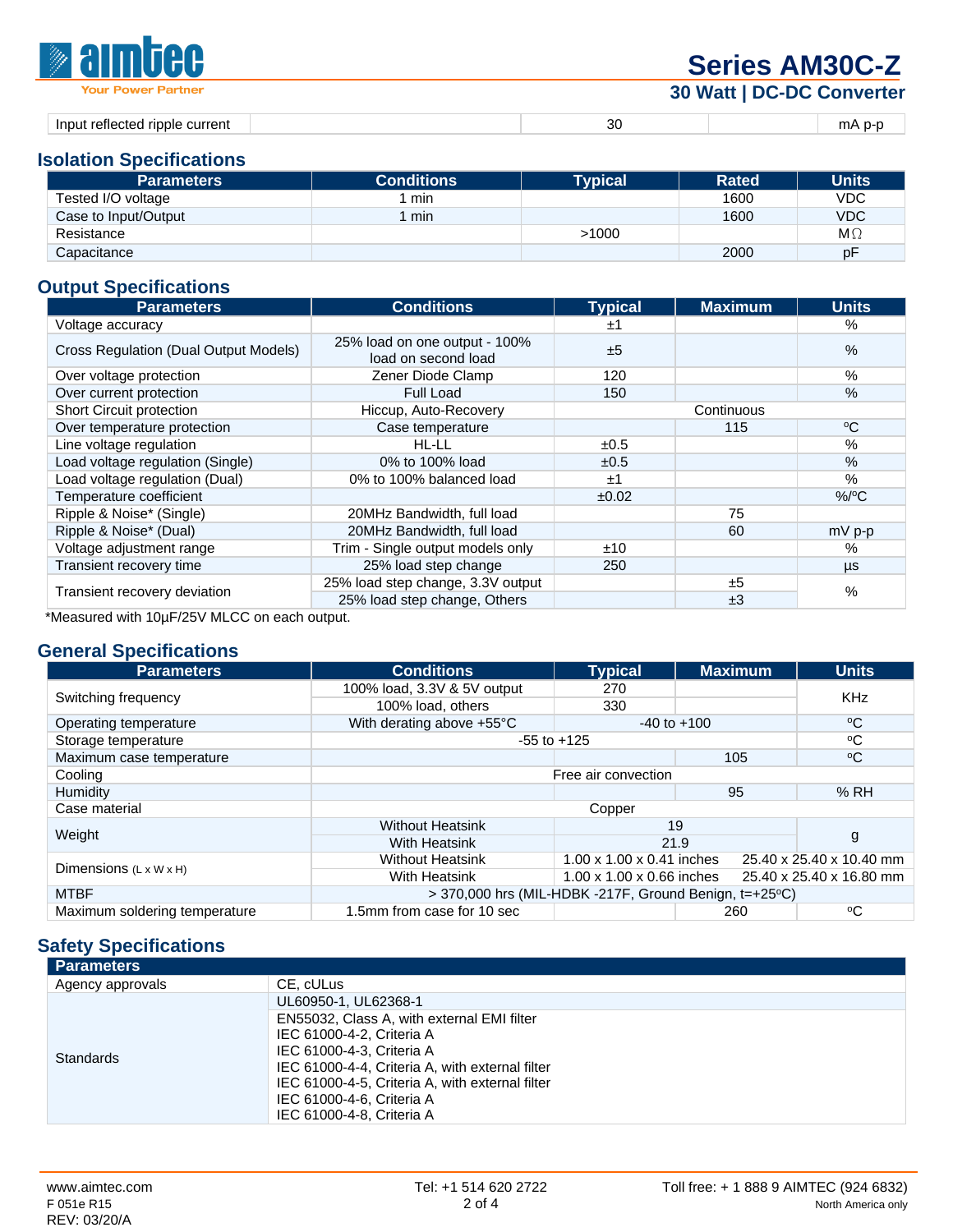

**30 Watt | DC-DC Converter**



## **Pin Out Specifications Dimensions**

| Pin           | Single         | Dual           |
|---------------|----------------|----------------|
|               | $+V$ input     | $+V$ input     |
| $\mathcal{P}$ | - V input      | - V input      |
| 3             | On/Off Control | On/Off Control |
| 4             | $+V$ output    | $+V$ output    |
| 5             | Trim           | Common         |
| 6             | - V output     | - V output     |

# **Derating Trimming**



**10.16**<br>
10.16 10.16<br>
(0.40) (0.40) View<br>10.16 <sup>2.54</sup><br>(0.40) <sup>(0.10)</sup> Top View Bottom View 2.54 (0.10) 2.54 25.40 (1.00)  $4 - - -5 - -6$ 2.54 (0.10) aimbec 20.32 (0.80) (0.10)  $-3$ <br>  $7.62$ <br>  $(0.30)$ 2.54 1•—2• –3 2.54 (0.10) ∡ 5.0 8  $\begin{array}{c} \begin{matrix} \end{matrix} \\ \end{array}$ <br>(0.40)  $(0.20)$ Side View 10.16 Printed Face (0.02)  $(0.24)$   $\leftarrow$  0.50 10.40 (0.41)

NOTE: All dimensions are typical in millimeters (inches). 1. Pin diameter tolerance: ±0.05 (±0.002)

- 2. Pin pitch and length tolerance: ±0.35 (±0.014)
- 3. Case Tolerance: ±0.5 (±0.02)

## **Dimensions for optional -K models**



25.40 (1.00)

2.54 (0.10)

NOTE: All dimensions are typical in millimeters (inches).

- 1. Pin diameter tolerance: ±0.05 (±0.002)
- 2. Pin pitch and length tolerance: ±0.35 (±0.014)
- 3. Case Tolerance: ±0.5 (±0.02)

ᴓ 1.00 : چ (0.39)<br>م

1